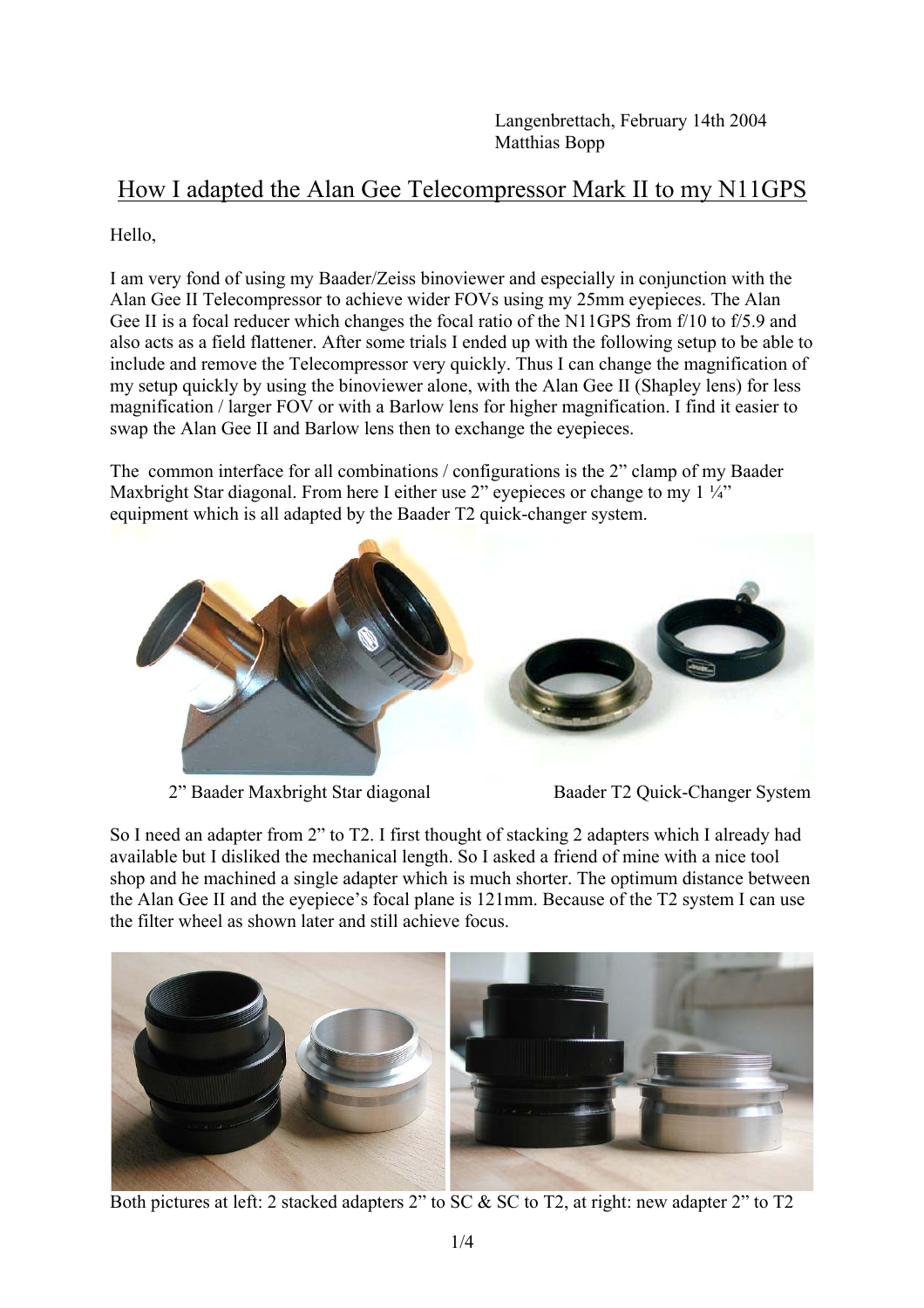

From left to right: T2 quick change ring, T2 quick changer, T2 extension 7.5mm, Alan Gee II, special adapter 2" to T2 which also holds the Alan Gee II

In the next pictures you can see how the setup is assembled. The Alan Gee II is plugged into the new adapter. Then a 7.5mm T2 extension (with a T2 outside thread at one side and a T2 inside thread at the other side) is screwed on and effectively clamps the Alan Gee II in the adapter. Then the T2 quick changer is screwed onto the T2 extension.



Alan Gee II left before plugged into adapter Alan Gee II plugged into adapter









Alan Gee II in adapter T2 extension clamping Alan Gee II T2 quick changer on T2 Extension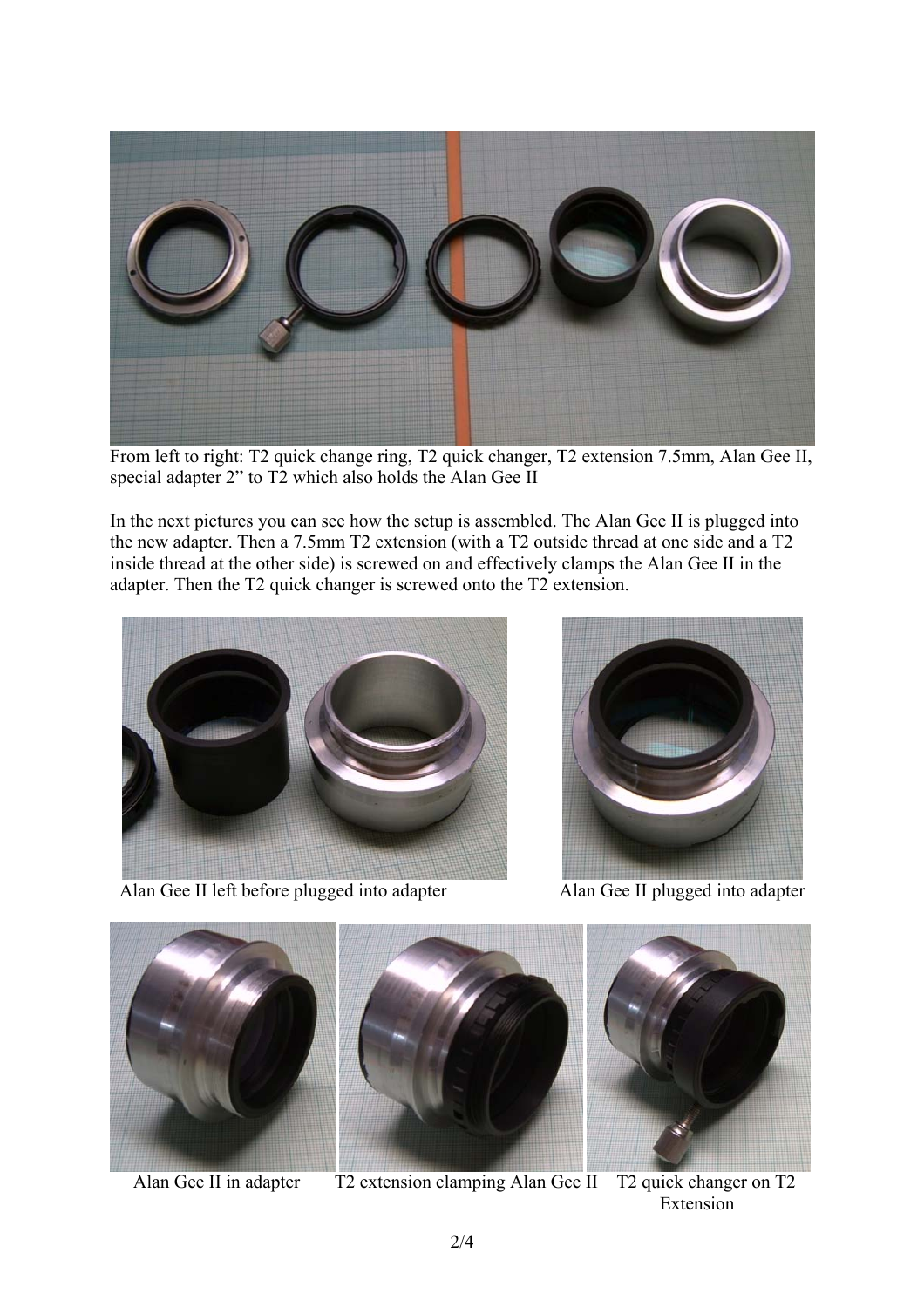As mentioned before I decided for this setup to be able to change magnification easily by using the binoviewer on its own, include the Alan Gee II shapely lens to reduce the focal length of the telescope or include a Barlow lens to increase the focal length.

Here are the modules I insert into the 2" clamp depending on the needed focal ratio:



(without any optical elements,  $#1$ ) (Alan Gee focal reducer,  $#2$ )



Adapter 2" to T2 quick changer only Adapter 2" to T2 quick changer incl. AG II



Adapter T2 to T2 including Barlow lens  $(\#3)$  Barlow assembly  $\#3$  stacked on adapter  $\#1$  (Barlow lens with multiple T2 extension (This is how it is inserted when used) rings, changing the length of the adapter by inserting/removing extension rings varies the effective magnification of the Barlow)